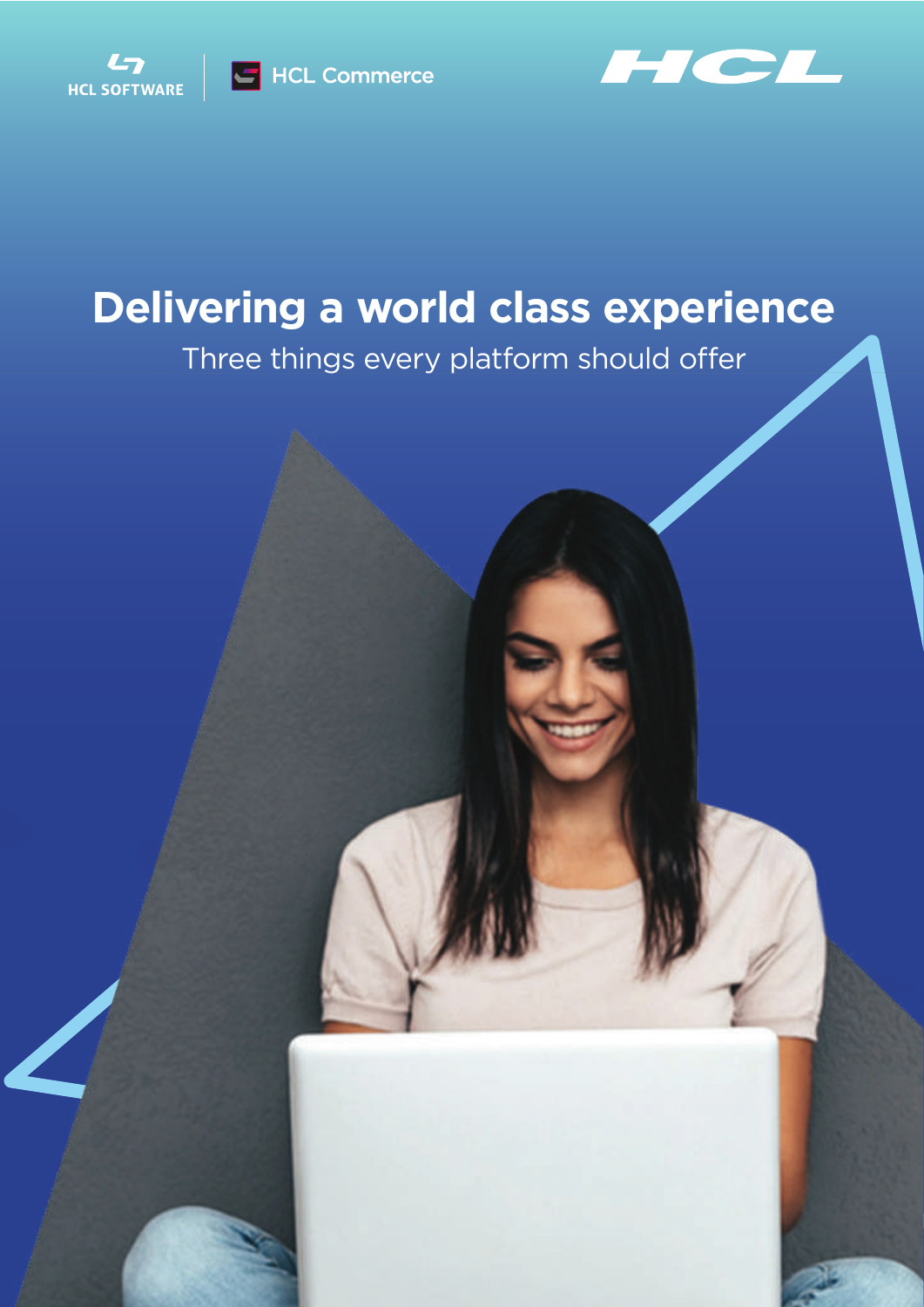

## **Executive Summary**

More and more, customers are buying based on the experience and not based on your product selection. Companies who are delivering a world-class experience continue to thrive and the results speak for themselves:

- One client in the automotive industry improved their site performance by nearly 30% while massively reducing the time and effort to make changes and updates.
- A client in the electrical distribution business calculated that a 30% increase in response times would deliver \$90M in additional annual revenue.
- A B2B2C client was able to push live code changes during their peak shopping period while seeing 1/3 more traffic then they tested for, all without a hitch.
- A client in the pharmaceutical industry is able to manage 1.7 million order lines daily across thousands of buyers.

## **The Digital Commerce Landscape**

We continue to be inundated with statements about how much and how fast technology, and specifically commerce technology is changing. This is driven predominantly by the impact and influence of end-customer choices – what technologies they use and when they use them, how they share experiences on different social channels and their changing expectations for how they want to be treated by the organizations from whom they buy.

For B2C, B2B and B2B2C organizations this presents an unprecedented challenge – forcing them to completely rethink how, where and when they engage with customers and to reevaluate if the technologies they have in place will allow them to effectively serve their customers.

What has become clear is that these organizations need a platform that allows them the ultimate flexibility – the freedom to choose the right approach for any situation. Whether that's getting to market faster, expanding to incorporate third party solutions or building the perfect, differentiating experience from scratch and all done on with modern, dockerized approach that facilitates time-to-market, scalability, simple upgrades/updates and optimized customizability.

HCL Commerce delivers a complete commerce platform to help you address the changing digital commerce landscape, now and into the future. Built on a foundation that helps you Accelerate, Amplify and Assemble your customer perfect customer experience, (the AAA platform), HCL Commerce provides you the speed, power, simplicity, reliability and scalability you want, with industry leading technology that helps lower your total cost of ownership.

At HCL Commerce we call these foundational requirements the triple AAA platform. And just like the automobile club, these fundamentals provide you the peace of mind you need to succeed.

Let's dive into the three aspects of the forward-looking HCL Commerce platform and how they are integral to the success of an organization, the benefits they bring and the outcomes they produce.

## **Accelerate**

Time to market is more critical than ever. With the pace of change and consumer appetites, the ability to accelerate product launches, spin up new web experiences, generate engaging content, and create enticing offers quickly will separate successful companies from failures. Companies need to trust that their platform is able to offer robust, tried and tested functionality out of the box so they can take more immediate action to create unforgettable customer experiences.

And, as more and more experiences are driven by personalization and content, a leading platform needs to have a robust search and merchandising capability coupled with an embedded CMS so that customers are able to find the right product or service based on their personal needs and be able to explore content and messaging that helps them research and make a purchase decision quickly.

HCL Commerce's platform empowers our customers to succeed in today's market with the following powerful capabilities: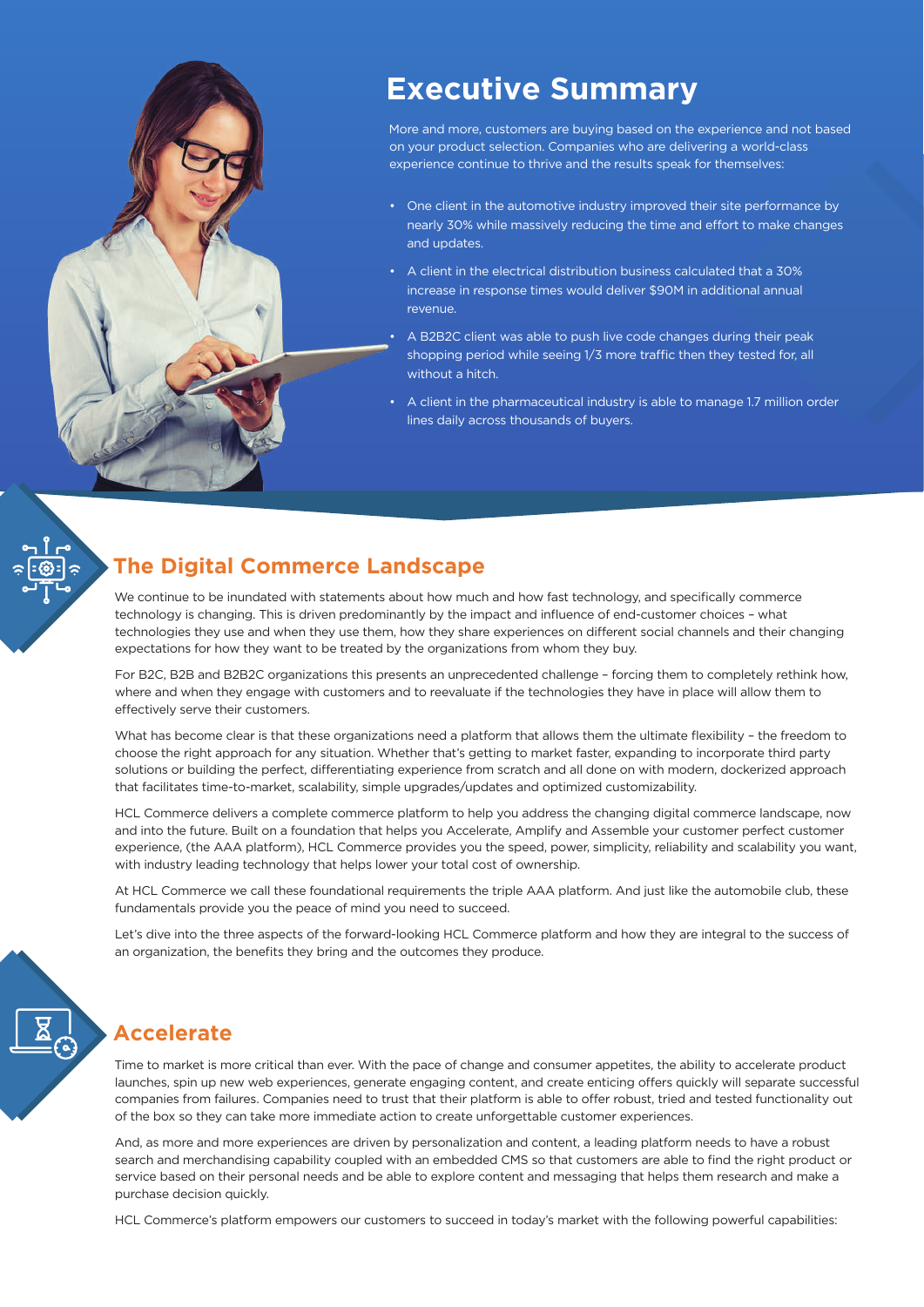## **Modernized Starter Stores**

The latest version of HCL Commerce offers two brand new and fully standalone B2C and B2B React-based "starter" storefronts that are not only built for speed and based on industry best practices such as SPA and RWD, but are also PWA-enabled - allowing your organization to offer up mobile app-like experiences to your customers<sup>1</sup>. Using a decoupled, prebuilt, preconfigured and pretested storefront that ships with your commerce solution allows you to get a major jump on the competition. Modify as little or as much as you want depending on your business and brand needs. You can also leverage the entire integration partner ecosystem bringing hundreds if not thousands of hours of experience working with the starter store code.



HCL Commerce has gone to great lengths to ensure that load time is a baseline success criterion for the starter stores. As such, HCL Commerce starter stores are built as single page applications (SPA) which will allow you to deliver lightning-fast experiences to your customers.

Leveraging Google's material design, the new interfaces are minimalistic and intuitive, preventing unnecessary usability friction in the shopping experience. The designs also leave a lot of room for customization to your brand with modularized functionality. For example, you can easily change the product grid dimensions and plug it into a completely customized category page template.

## **Amplify**

Even when using a commerce platform that delivers continuous innovations, the reality is that there will always be a large ecosystem of marketing technology solutions and smaller innovators able to deliver more feature rich, niche capabilities. A forward-looking commerce platform provider recognizes the benefit that these innovators bring and enables fast, simple integrations through the latest technologies so that B2C, B2B and B2B2C organizations can take advantage of revenue driving solutions.

Retail, distribution and manufacturing brands demand that enterprise-grade commerce solutions be both feature rich and easily extendable. The features that come standard in the best commerce platforms should not only be mature, but they should be progressive and competitive with third-party, niche solutions so that you can maximize your investment and lower your total cost of ownership. The best platforms should allow businesses to manage the overall commerce experience with as few screens as possible while not limiting them to "canned" solution ecosystems.

HCL Commerce was built from the ground up ready to play well with others using a highly modularized and pluggable architecture with a comprehensive set of REST APIs. Our product and feature teams remain fiercely competitive with niche market solution providers and are committed to continuous feature delivery while maintaining a rock-solid core platform. HCL has a long-term vision of building best-in-class products and features that interoperate seamlessly with the flip of a switch.

## **Headless Commerce REST API**

Is your organization interested in selling directly on Pinterest or perhaps your brick and mortar business needs to pull live customer cart data for a better in-store selling experience? In order to give your organization maximum flexibility on the front-end of selling, we offer a completely "headless" commerce solution. Headless applications have become a key component to the digital strategy of modern enterprises. They allow you to build highly customized user experiences quickly across devices and channels using any front-end technology you choose - both increasing the speed and decreasing the risk to run mission-critical core platform updates<sup>2</sup>. You can easily extend your customer experiences with multiple web and native mobile front-end interfaces using one of the most powerful, mature and extensible commerce API's available.



<sup>1</sup> Jeff Posnick, "Beyond SPAs: Alternative Architectures for your PWA", Google Developers Blo

2 JDunith Dhanushka, "Going Headless: An API-Driven Approach to Rethink Your E-Commerce Strategy", DZone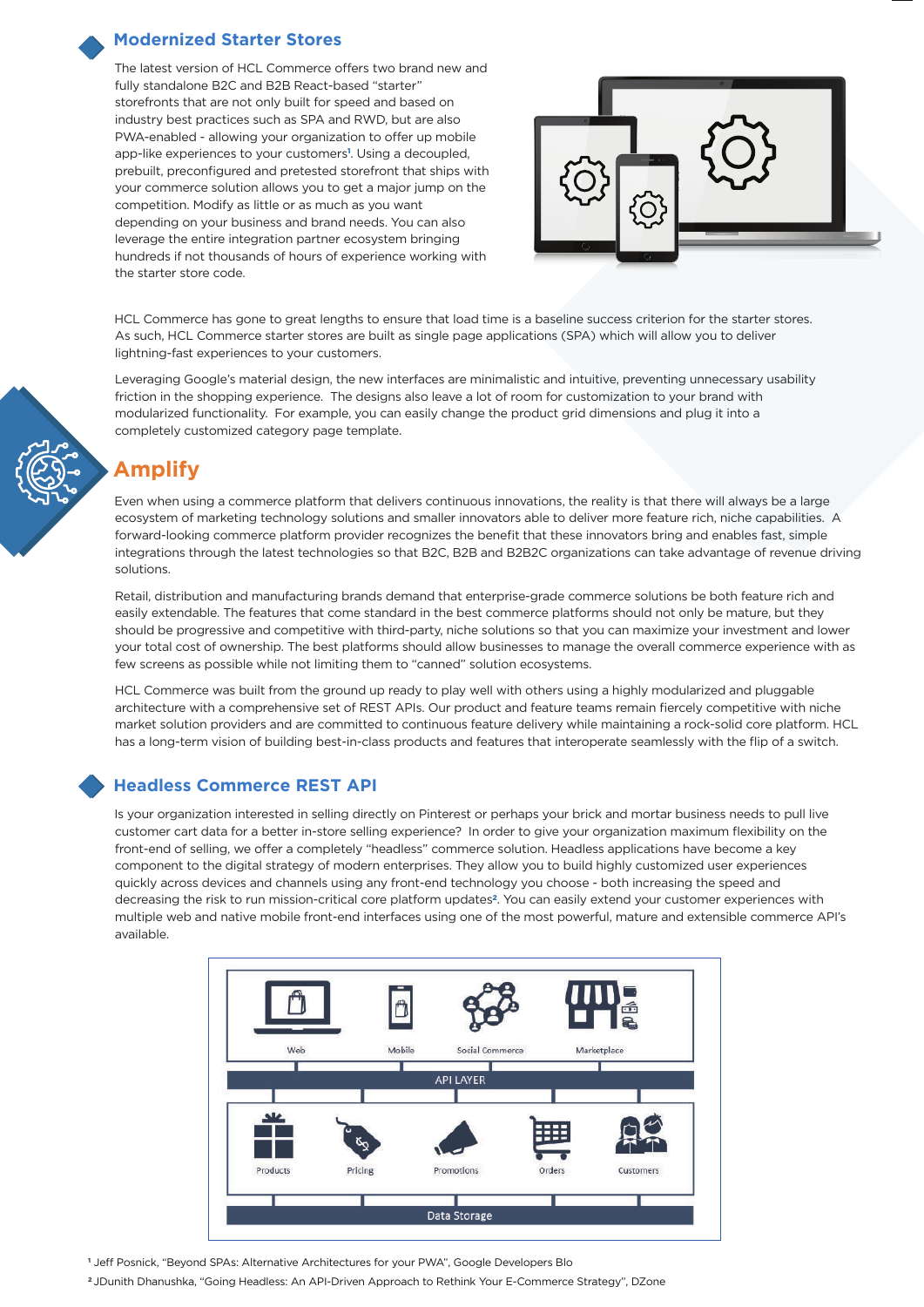## **Containerized Search Solution**

Take the latest generation of HCL Commerce 9.1 Search as an example. It is a fully containerized solution based on the wildly popular Elastic Search project with OpenNLP, text mining, color name mapping and automatic unit conversions, but if it doesn't suit your needs you can easily license a different third-party search tool or even build your own. The HCL Commerce philosophy is that we will always provide a complete shopping experience with integrated management capabilities so that your business can streamline its processes, minimize total cost of ownership, maximize the value of your investment in our solution while leaving you free to grow and extend it as you see fit.

## **Modular User Interface Componentry**

The new responsive React storefronts were built with extensibility in mind. Each logical area of the "pages" can be independently replaced with a third party or custom solution. From the product grid to the login box to all of the product page widgets, you can easily swap in and out different components that help you run your business better.

## **Service Oriented Architecture**

The latest iteration of the HCL Commerce REST API allows for near endless possibilities to extend the application.

- Leverage industry leading solutions with minimal time and effort marketing, CMS, ERP, ratings & reviews and many more are easily added.
- Differentiate the customer experience with revolutionary technologies created by innovative companies and rest-assured they'll work smoothly through the REST APIs.
- Easily try new and different solutions to your biggest problems without massive custom integrations and develop time.

## **Agnostic Content Management for Commerce**

Bring your own CMS or use ours. As long as it is headless, you can easily leverage any CMS's REST API to dynamically retrieve content directly from the storefront code. HCL offers an extremely competitive and advanced content management solution called HCL DX which can be used to build digital experiences and manage your content today across the enterprise.

## **Assemble**

The last piece of a complete platform solution is the ability to build a truly custom experience. You know your customers – what they want and how they want it. Don't limit yourself by using only pre-built, templatized customer experiences. A forward-looking platform will allow you to build the exact experiences you need to delight your customers and differentiate your brand. Whether you want to get a head start with pre-built storefronts, or enable innovative solutions via REST APIs and modern UI frameworks you can easily choose what's best for your customers…and still make it easy to run critical platform updates.

#### So go create and experiment:

- Commerce interactions across B2C, B2B and B2B2C on a single platform that meet the exact needs of your customer base.
- Deploy anywhere, on-prem, hosted or in the cloud of your choice for ultimate flexibility and adaptability.
- Meet any demand and scale immediately with an experience unique to your brand built on Docker containers for easy management and reduced TCO.

HCL Commerce recognizes that every company, market and industry is different. Each has its unique blend of technologies, constraints, customer personas and brand messages.

#### Take a look at how HCL Commerce addresses each of these challenges:

## **Configurable Search**

HCL Commerce Search can be easily configured to ensure that your customers get highly relevant results to help them find exactly what they are looking for. For example domain-specific keyword synonyms, search result sequencing, product boosting and burying rules and customer segmentation-based search results. HCL also recognizes the huge role that facets play in a customer's ability to find product, so we have a highly customizable faceting system that will give your merchandisers as much control as they need.